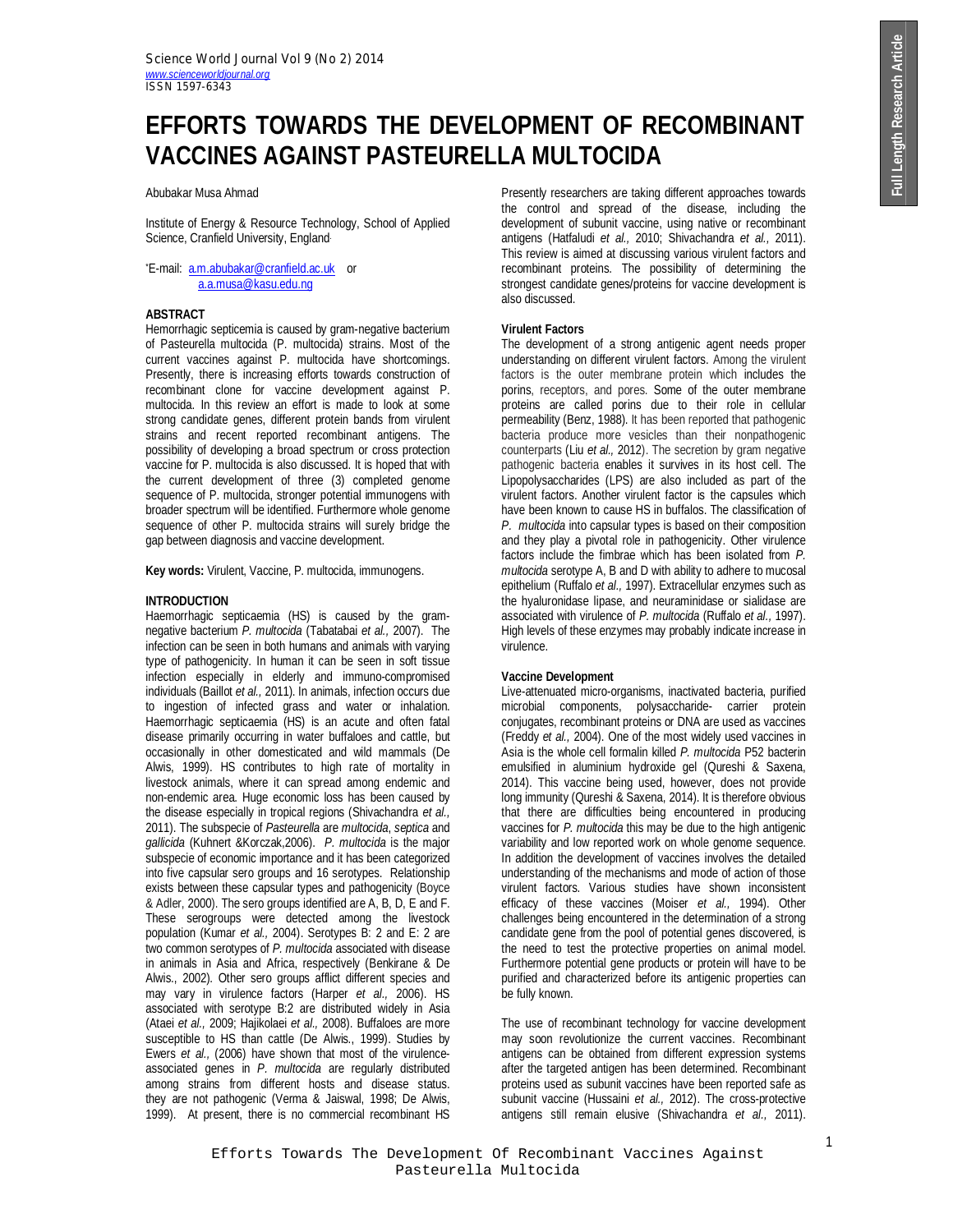Therefore recombinant technology seems promising and may be used to develop an efficient vaccine towards protection against most strains of *P. multocida*. Stronger and broad spectrum vaccine through identifying conserved immunogenes can be achieved from various identified strains of *P. multocida*.

#### **Candidate Genes**

Several candidates genes against *P. multocida*. vaccines have

|  |  | Table 1: Potential candidate genes |  |
|--|--|------------------------------------|--|
|--|--|------------------------------------|--|

been reported (Table 1). The stronger candidate genes having more resistant protection can be cloned or fused via recombinant technology to generate a stronger and more networking protective immunogens for the next generation vaccines.

| Virulent gene          | Protein                          | Major Protein<br>Identified (Size) | Sero<br>Group    | Reference                                                                                              |
|------------------------|----------------------------------|------------------------------------|------------------|--------------------------------------------------------------------------------------------------------|
|                        |                                  | kDa                                |                  |                                                                                                        |
| $p$ <sub>l</sub> $p$ B | Lipoprotein B                    | 39                                 | A                | Rimler, 2001.<br>Tabatabai et al., 2004, Chomnawang et al.,<br>2009 & Wu et al., 2007<br>Rimler, 2001, |
| plpB                   | Lipoprotein B                    | 28                                 | A                | Wu et al., 2007,                                                                                       |
| plpE                   | Lipoprotein E                    | 37.4-37.7                          | $X-73$           | Champlin et al., 2002 and Nsofor et al.,<br>2006                                                       |
| $plp-40$               | Lipoprotein E                    | 40                                 | A                | Nsofor et al., 2006                                                                                    |
| PMT                    | P. multocida toxin               | 146                                | A, D             | Frandsen et al., 1991;<br>Williamson, 1994                                                             |
| OmpA                   | Outer membrane protein A         | 28-36                              | N/A              | Confer & Ayalew, 2013                                                                                  |
| OmpH                   | Outer membrane protein H         | 37.5                               | D                | Dabo et al., 2007<br>Shivachandra et al., 2013.                                                        |
| OmpH                   | Outer membrane protein           | 33.6-38.5                          | D                | Boyce et al., 2006                                                                                     |
| Momp                   | Major outer membrane protein     | 32                                 | D                | Pati et al., 1996                                                                                      |
| Ptfa                   | Type IV fimbrial subunit protein | 14.9                               | A, B, D and<br>F | Hatfaludi et al., 2010                                                                                 |

A total of 100 virulent genes in *P. multocida* have been reported (May *et al.,* 2001). One of the major candidate genes is the PMT gene. A study have confirmed that the toxigenicity of *P. multocida* is mainly derived from PMT, the PMT is encoded by tox A gene, establishing the fact that Tox A knockout gene contributes the major part of the toxigenicity of *P. multocida* (Kim *et al.,* 2006). Non Toxigenic *P. multocida* toxin (*PMT*) was created as candidate for use in vaccines against progressive atrophic rhinitis in pigs, this was done by replacing the serine at position 1164 with alanine (S1164A) and the cysteine at position 1165 with serine (C1165S) as such genetically modified PMT may represent a good candidate for use in developing a vaccine against progressive atrophic rhinitis in pigs. (Shivachandra *et al.,* 2005). Another putative candidate gene is the *ompA gene* (encoding an outer membrane protein) has also been reported to be involved in the adherence of *P. multocida* to host cells (Dabo *et al.,* 2003; Hatfaludi *et al.,* 2010). Several other Omp's have been identified including Omp16, Omp87 and iron-regulated OMPs such as TbpA, HemR, HbpA, HasR, HgbA (Wheeler *et al.,* 2009). Analysis of Omph from different serotypes showed a high degree of conservation (Meredith *et al.,* 2000). OmpH was shown to be of importance in stimulating immunity to infection

evaluation as potential vaccine candidates (Shivachandra *et al.,* 2013). The OmpA, will be a favorable gene for the development of naturally and recombinant-derived vaccines (Shivachandra *et al.,* 2013).

The ptfA gene has also been proven to have a positive association with the disease outcome in cattle and hence could be used to develop broad cross-protective and disease specific subunit vaccine along with suitable adjuvants especially for HS in bovines and septicaemic pasteurellosis in sheep and goat (Shivachandra *et al.,* 2013). Among the proposed candidate gene is the plpB gene, although controversies have surrounded the acceptance of the plpB as a candidate gene for the development of *P. multocida* vaccine. It was first purified and proved to confer protection against different serotypes of PM (Rimler, 2001). The protein was confirmed to be *P. multocida* lipoprotein B by Tabatabai & Zehr (2004). Other reported candidate genes include the Aro A gene, as deletion of Aro A (A gene encoding the *P. multocida* toxin) of sero type B2 was used as an effective vaccine against HS (Ataei *et al.,* 2009). Another candidate gene is the CexA gene mutant (PBA875) which conferred high protection against *P. multocida* infection (Boyce *et al.,* 1991). Furthermore, one of the genes predicted to be involved in polysaccharide biosynthesis (bcbH *gene)* has been shown to confer significant protection against wild type

in animals (Davies & Lee, 2004). OmpA proteins are under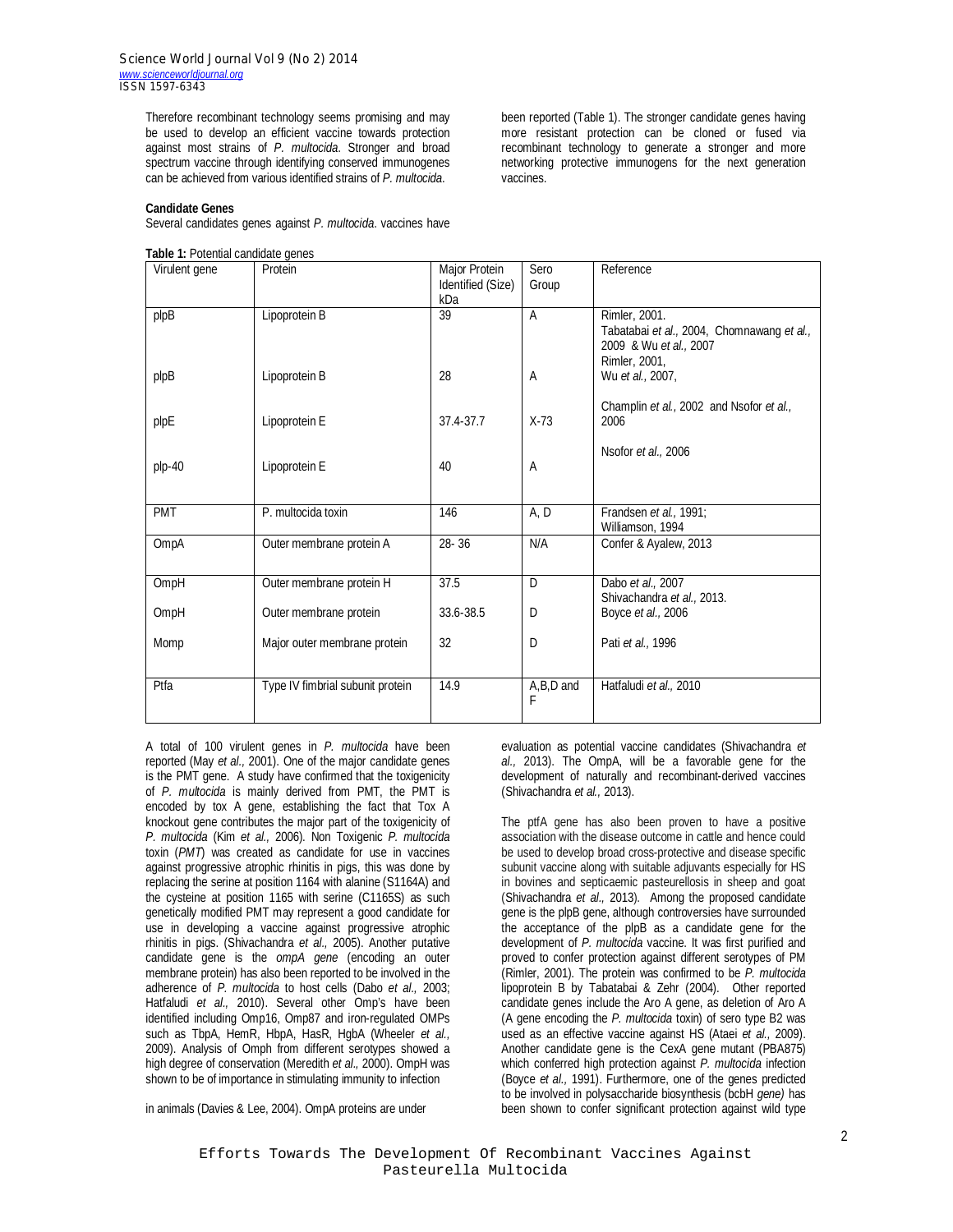after immunization of mice with the live AL18 strain (Boyce & Adler, 2001). Other reported virulent genes are tbpA and pfhA as well as capsule biosynthesis genes are supposed to be important epidemiological marker genes for characterizing *P. multocida* field strains (Ataei *et al.,* 2009). Study by Ewers et al., (2006) confirmed that tbpa and pfha are virulent genes. The TbpA gene (82 kDa protein) first isolated in haemorrhagic septicaemia (HS) strains of capsule serotype B: 2, 5 in buffaloes and cattle (Veken *et al.,* 1994) have been shown to have strong homology with A1 and D1 (Shivachandra *et al.,* 2005).

Recent study by Verma *et al.,* (2013) found high occurrence of pfhA and tbpA genes among *P.multocida* isolates from diseased as well as healthy cattle. Some virulence associated genes such as sodA & sodC were found in a higher percentage among isolates from diseased animals as compared to isolates obtained from apparently healthy animals (Verma et al., 2013). A work carried out by Shivachandra *et al.,*(2013) suggests that a recombinant OmpH (a gene for outer membrane protein H) might be a useful vaccine candidate. Surface exposure and high number of copy makes the OmpA-like proteins favourite candidates for vaccine development (Shivachandra *et al.,* 2013). The recent development of recombinant manipulation systems together with the availability of multiple genome sequences may help to explain the association of these genes with pathological conditions in a given host, as well as helping to elucidate pathogenic mechanisms (Wilkie *et al.,* 2012). Currently recombinant technology is revolutionizing the world of vaccine development.

#### **Protein Bands From Pathogenic Strains**

Most of the reported proteins have been identified by their band patterns. Protein band patterns can serve as a guide towards effective vaccine developments. Presently more than 60 different outer membrane proteins (OMP) of different strains have been reported to play a role in pathogenesis and immunity (Hatfaludi *et al.,* 2010). Relationship between electrophoretic pattern and serotype properties of isolates have been reported (wheeler, 2009). One of the most identified proteins is the *PM* toxin which has been fully characterized; it is a monomeric protein with the N-terminal region containing the binding and translocation domain that leads to its endocytosis (Baldwin *et al.,* 2004). Amongst the bands reported were seven polypeptide bands of different molecular weights obtained *P. multocida*, the protein ranges from 36.31 kDa to 104.71 kDa (Numan *et al.,* 2008). Results showed that all the isolates belonged to the same serotype (Numan *et al.,* 2008); the 51.29 and 36.31 kDa bands were thick and were recognized as major bands of *P. multocida* whole strain protein. Other bands obtained were 60.26, 69.18, 77.62, 85.11, and 104.71 kDa (Numan *et al.,* 2008), but according to Sridevi *et al.,* (1999), 13 bands were obtained from *P. multocida* whole cell on SDS-PAGE analysis among which 61.27 kDa and 26 kDa bands were major bands.

Another study have reported 5 bands from *P. multocida,* the bands were 27, 32, 35, 37 and 44 kDa (Johnson *et al.,* 1989). However studies with different strains of *P. multocida* by Lee *et al.,* (1991) suggested that there were no serotype specific band patterns with regard to protein and carbohydrate moieties of avian isolates on SDS-PAGE. This is in line with study of Numan *et al.,* (2008). There are several other works done on protein pattern from *P. multocida* that contributes towards identifying a candidate protein and may guides to cloning the gene that encodes the protein. Dabo *et al.,* (1997) for example, reported eight major outer membrane proteins with two major

proteins of 35 kDa and 46 kDa molecular weights by SDS-PAGE of bovine *P.multocida* isolated from cattle and pig sources. Pati *et al.,* (1996) also observed ten polypeptide bands having molecular weights of 88 kDa to 25 kDa, amongst these 44.37 kDa and 30 kDa bands were considered as major immunogens. Eight protein bands (94, 84, 53.5, 49, 43, 41, 29.5 and 16 kDa) on SDS-Page analysis have been reported (Morton *et al.,* 1996). The protein band of molecular weight 43 kDa was present in all serovars.

Several other works (Ireland *et al.,* 1991; Lee *et al.,* 1991; Syuto & Matsumoto, 1982) suggested that the number of protein and carbohydrate bands resolved on SDS-PAGE were different from one study to another and that may be attribued to the type and strain of the antigen.

Studying these proteins and their band patterns as well as comparative analysis may therefore open a new way towards vaccine development especially with announcement of more whole genome sequence of *P. multocida*. It is more than 10 years now since the establishment of more genome sequence result of *P. multocida* (May *et al.,* 2001) however; most of these proteins remain uncharacterized (Boyce et al 2012). The few characterized proteins of outer membrane are OmpH, OmpA, P6-like protein, PlpB, GlpQ, Lpp and Oma78 (Boyce et al. 2006). OmpH is the best characterised among them. It was found to be present in basically all bovine isolates (Dabo *et al.,* 2007). Verma *et al.,* (2013) have suggested that more studies needs to be centered on role of these genes in health and disease and how their expression is or can be influenced and regulated under immunosuppression.

#### **Recent Development On Recombinant Clones Towards Subunit Vaccines**

Recent recombinant effort toward recombinant vaccine development by researchers (Table 2) may probably yield positive result for the next generation vaccines. A laboratory study by Hussaini *et al.,* (2011) have shown that a recombinant clone of ABA 392 obtained from *P. multocida* strain *(B:* 2) could have a strong potential for vaccine development. Two immunogenic fussion (OmpH and OmpA) was done recently by Gong et al 2013, and suggested they may have immunogenicity and efficacy of immune protection against fowl cholera. Fusion between OmpA and OmpH vaccine may bring promising result and, provide a valuable reference for the designing of future DNA vaccines for avian *P. multocida* (Gong *et al.,* 2013). Most recent work published by Shivachandra *et al.,* 2014, indicated potential possibilities of using absolutely conserved vacj gene (coding for outer membrane lipoprotein) either as 'signature gene/protein' in developing diagnostic assay or as a recombinant subunit vaccine for *P. multocida*  infections in livestock. Filamentous hemagglutinin (FHAB2) is one of the candidate virulent factors, a recombinant protein of FBAH2 derived from *P. multocida* serotype A: 3 and has been shown to have a significant protection against lethal challenge with *P. multocida* (Johnson *et al.,* 2013). A product of *plpB*  gene (63kDa) consisting of 831bp has been proven to provide 20–30% protection against *P. multocida* serotype A: 1 and A: 3, 4 infections. The plpB protein may not be an appropriate target as a candidate subunit vaccine for *P. multocida* infection (Chomnawang *et al.,* 2009). It may be possible to have a higher yield of protection of the plpB gene product by fussion with another strong candidate gene. Other researchers are currently paying attention to the use of DNA obtained from outer membrane gene of *P. multocida* as vaccines (Singh *et al.,* 2011; Okay *et al.,* 2012).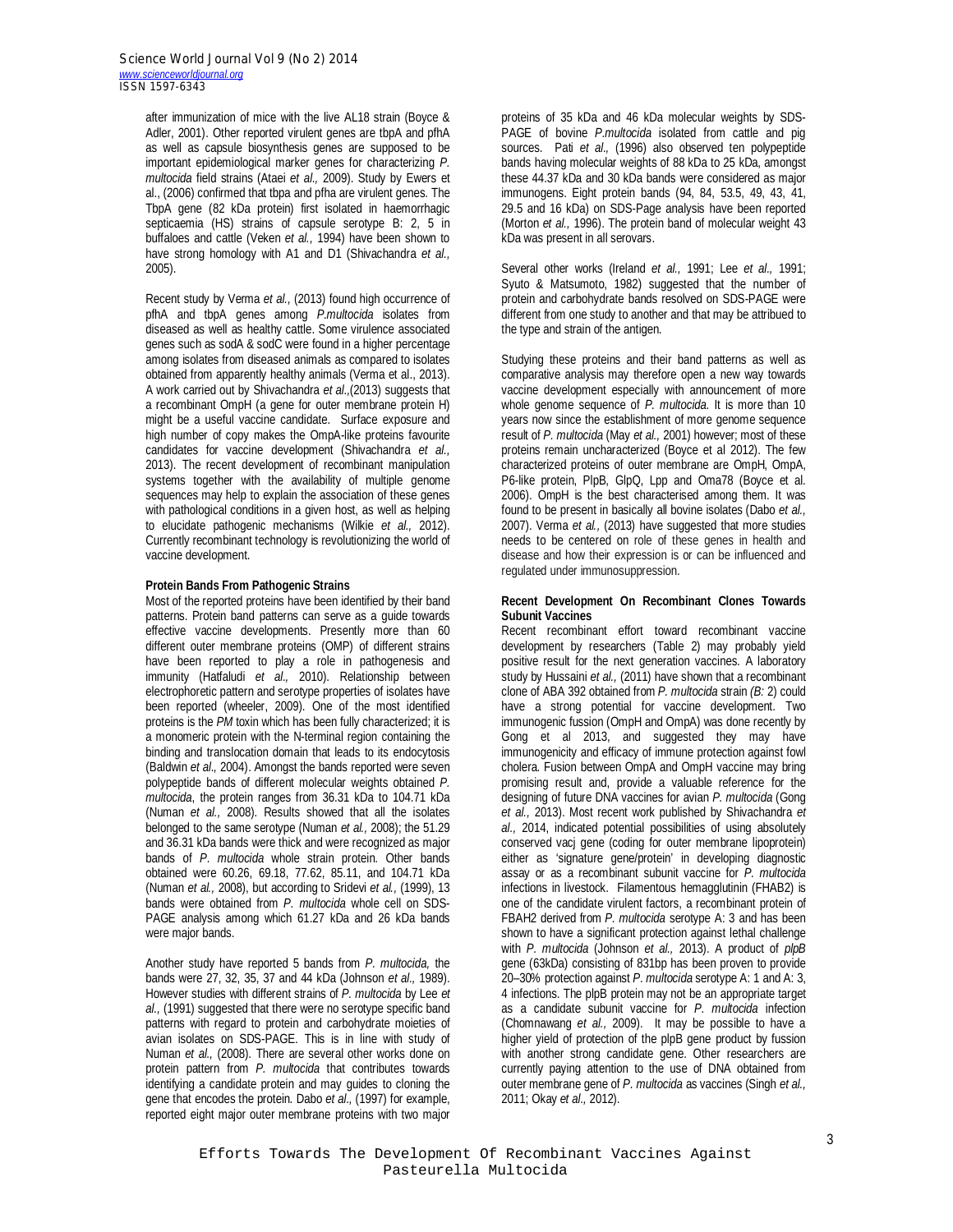| Recombinant<br>Clone                       | Size of<br>gene/Insert<br>(bp) | Size of major<br>protein<br>expressed (kDa) | Sero<br>group/type | <b>Model animal for</b><br>immunogenicity<br>determination                                                 | <b>Protection after</b><br>direct<br>immunization (%) | Reference                       |
|--------------------------------------------|--------------------------------|---------------------------------------------|--------------------|------------------------------------------------------------------------------------------------------------|-------------------------------------------------------|---------------------------------|
| CSI57J                                     | 921                            | 26                                          | B:202              | Mice                                                                                                       | 90                                                    | Hussain et al.,                 |
| (ABA392)                                   |                                |                                             |                    |                                                                                                            |                                                       | 2012.                           |
| OmpH                                       | 1002                           | 32                                          | B:2                | Mice                                                                                                       | N/A                                                   | Singh et al., 2011.             |
| tbpA                                       | 2300                           | N/A                                         | B:2                | <b>Buffaloes</b>                                                                                           | 50                                                    | Shivachandra et<br>al., 2011.   |
| tbpa+IL2<br>(adjuvant)                     | $2300+500$                     | N/A                                         |                    |                                                                                                            | 66.6                                                  |                                 |
| rOmp87                                     | 102                            | 87                                          | B:2                | Cattle, buffalo, sheep,<br>goat, pig rabbit,<br>chicken, duck, quail,<br>turkey, goose leopard<br>and deer | 66.6                                                  | Kumar et al., 2014.             |
| $plpE + OmpH$                              | $474 + 969$                    | $35 + 17$                                   | A:3                | Mice                                                                                                       | 40                                                    | Okay et al., 2012.              |
| <b>PMT2.3</b>                              | 2300                           | 146                                         | D                  | Fowl                                                                                                       | High level                                            | Lee et al., 2012.               |
| $LKTA + PlpE +$<br>inactivated<br>bacterin | $846 + 1014$                   | $30.9 + 38.4$                               | $A:1$ and $A:6$    | Rabbit and sheep                                                                                           | 100                                                   | Guzmán-Brambila<br>et al., 2012 |
| pPtfA                                      | 414                            | 31                                          | B                  | Pigs, sheep and goats                                                                                      | N/A                                                   | Shivachandra et<br>al., 2012.   |
| plpB                                       | 831                            | 63                                          | A                  | Mice                                                                                                       | $20 - 30$                                             | Chomnawang et<br>al., 2009.     |
| pOMPH +<br>pOMPA<br>$NIA$ $Nof$ candicalle | $1047 + 1050$                  | N/A<br>(transfection)                       | CVCC474            | Chickens                                                                                                   | 70                                                    | Gong et al., 2013.              |

#### **Table 2:** Recent work on Recombinant Technology for vaccine development against *P. multocida*

N/A = Not applicable

The first report of a recombinant *P. multocida* antigen that confers cross protection on animals was reported by Wu *et al.,* 2007, using a recombinant clone of PlpE and PlpB gene from strain of *P. multocida* X-73. Several genes are however yet to be tried as recombinant subunit vaccines. Genes with strong homology or conserved sequences may likely be a good candidate for broad spectrum recombinant vaccine development.

#### **Whole Genome Sequence Of** *Pasteurella Multocida*

Success for vaccine development depends largely on the availability of several whole genome sequences of different strains of *P. multocida*. Presently three (3) *P. multocida* species have been fully sequenced (Table 3). It is of importance to mention that the current complete sequenced genome of *P. multocida* ranges between 2 and 2.4Mbp with G+C content of between 40 and 41% (Boyce *et al.,* 2012). The complete pathogenesis of haemorrhagic septicaemia is still an enigma.

Currently, only four complete genome sequences of *P. multocida* subsp. *Multocida* strains are available, those for Pm70 (GenBank accession number AE004439), 3480 (accession number CP001409), HN06 (accession number CP003313), and 36950 (accession number CP003022), which belong to serotypes F, A, D, and A, respectively (Huan *et al.,* 2013). With the subsequent unraveling of more complete genome sequence of *P. multocida*, the exact virulence factor of the pathogenicity of this organism may soon be clear. The elusive determinants of cross-protective immunity still pose a substantial challenge to the scientific community (Shivachandra *et al.,* 2011).

|  | Table 3: Completed whole genome sequence some species of P. multocida |
|--|-----------------------------------------------------------------------|
|--|-----------------------------------------------------------------------|

| <b>PM</b>   | Strain | <b>Genomic Size</b> | Reference             |
|-------------|--------|---------------------|-----------------------|
| <b>HN06</b> | D      | 2.4Mb               | Liu et al., 2012.     |
| <b>PM70</b> | A:3    | 2.25Mb              | May et al., 2001.     |
|             |        |                     |                       |
| 36950       | A:3    | 2.35                | Michael et al., 2012. |

There are other incomplete (Draft) whole genome sequences such as the P2095, AnanD1 and X73 (Johnson et al., 2013) and VP161 , M1404 (B:2) and P903 (D:11), PBA100 A:1, 1059 (Ireland *et al.,* 1991) . The draft genome has recently been reported of PMTB (Huan *et al.,* 2013) with 2.20Mb of serotype **CONCLUSION** 

There is inconsistency with the development of vaccines;

B: 2. Even though the pace in the complete whole genome sequence analysis has been very slow, but it is hoped that in the next few years more whole genome sequence of PM will be announced.

this might probably be due to the heterogeneity of *P. multocida*. It is therefore important to develop an efficient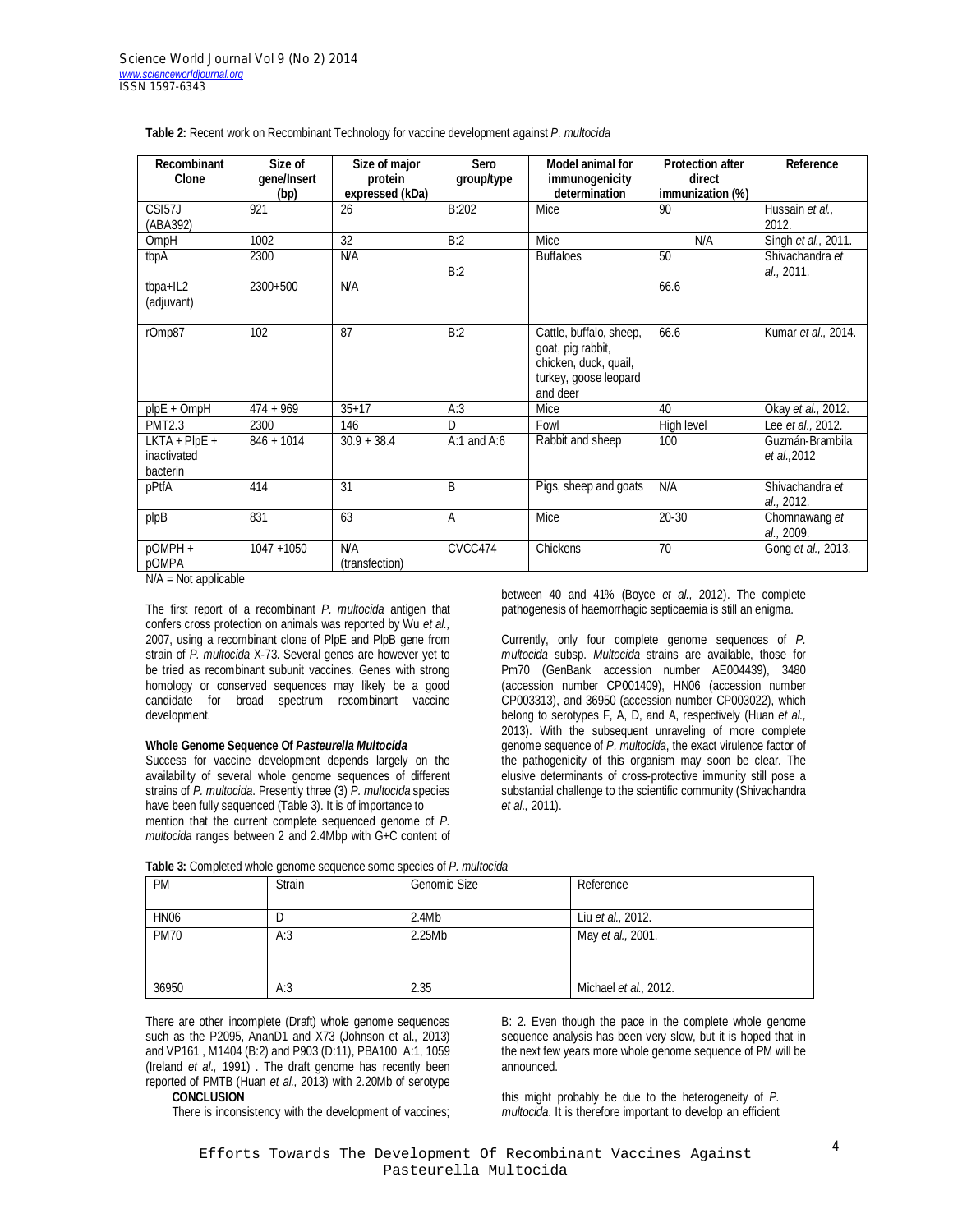*Science World Journal Vol 9 (No 2) 2014 www.scienceworldjournal.org ISSN 1597-6343*

> vaccine towards protection against most strains of *P. multocida*. Most of the currently used bacterial vaccines do not confer full protection; as such more effort is required for the development of better vaccines. A possible challenge towards the use of recombinant technology for vaccines development is that the cloned copy of the gene might not fully expressed it proteins as such making the development of the vaccine difficult. Different strains of pathogenic bacteria poses a bigger challenge in vaccine development, as some vaccines may not really be protective against all strains. It should be noted that targeting conserved regions of various strains can be more effective for cross protective vaccines development. Gene expression and characterization of proteins will aid proper diagnosis and antigen determination. Gene expression profiling needs to be carried out on reported candidate or virulence genes to ascertain the pathogenicity to their host. Genome sequencing of more *P. multocida* specie can help to bridge the gap in antigen determination. Single Nucleotide polymorphisms can further be studied of the virulence genes as well as understanding their regulatory and transcriptional factors.

The use of microarray may aid faster diagnosis. Linkage analysis between virulent genes may seem promising in the effort to streamline and identify association of virulent genes in pathogenicity. With the current research trend, it is hope that recombinant vaccine against heterologous species of *P. multocida* may soon become realistic.

## **REFERENCES**

Ataei, S., Burchmore, R., Christopher Hodgson, J., Finucane, A., Parton, R., and Coote, J.G. (2009). *"Identification of immunogenic proteins associated with protection against haemorrhagic septicaemia after vaccination of calves with a live-attenuated aroA derivative of Pasteurella multocida B:2". Research in Veterinary Science 87: (2) pp 207-210.*

Baillot, R., Voisine, P., Côté, L.M.E.G., and Longtin, Y. (2011). *"Deep sternal wound infection due to Pasteurella multocida": the first case report and review of literature. Infection 39*:575–578

Baldwin, M.R., Lakey, J.H., Lax, A.J. (2004*)."Identification and characterization of the Pasteurella multocida toxin translocation domain". Molecular Microbiology. 54,* (1) 239-250.

Benkirane, A. and De Alwis, M.C.L. (2002). *"Haemorrhagic septicaemia, its significance, prevention and control in Asia". Vet. Med. – Czech, 47* (8): 234–240.

Benz,R. (1988).*"Structure and function of porins from Gram negative bacteria". Anntl Rev Microbiol 42,* 359- 393.

Boyce, J.D., Seemann, T., Adler, B.,and Harper, M.(2012). "*Pathogenomics of Pasteurella multocida". Current Topics in Microbiology and Immunology. 361* 23– 38.

Boyce, J.D., and Adler, B. (2000). "*The capsule is a virulence determinant in the pathogenesis of Pasteurella*  *multocida M1404 (B:2)". Infection and Immunity 68*:3463–3468

Boyce, J.D., and Adler, B. (2001). "*Acapsular Pasteurella multocida B:2 can stimulate Protective Immunity against Pasteurellosis". Infection and Immunity 69*(3):1943

Boyce, J.D., Cullen, P.A., Nguyen, V., Wilkie, I., Adler B. (2006). *"Analysis of the Pasteurella multocida outer membrane sub-proteome and its response to the in vivo environment of the natural host". Proteomics 6* (3) *870*– 80.

Champlin F.R., Shryock, T.R., Patterson, C.E., Austin, F.W., and Ryals, P.E. (2002). *"Prevalence of a novel capsule-associated lipoprotein among Pasteurellaceae pathogenic in animals". Current Microbiology 44* :(4) 297– 301.

Confer, A.W. and Ayalew, S. (2013). *"The OmpA family of proteins: Roles in bacterial pathogenesis and immunity". Veterinary Microbiology 163* 207–222.

Chomnawang, M.T., Nabnuengsap, J. Kittiworakarn, J. and Pathanasophon, P. (2009). *"Expression and Immunoprotective property of a 39-kDa PlpB Protein of Pasteurella multocida" . Journal of Veterinary. Medical Science. 71:* (11)1479–1485.

Dabo, S.M., Taylor, J.D., and Confer, A.W. (2007). *"Pasteurella multocida and bovine respiration diseases" Animal Health Res Rev 8:*129–150.

Dabo, S.M., Confer, A.W., and Quijano-Blas, R.A. (2003). *"Molecular and immunological characterization of Pasteurella multocida serotype A:3 OmpA: Evidence of its role in P. multocida interaction with extracellular matrix molecules" .Microbial pathogenesis 35* : (4) 147-157

Dabo, S.M., Confer, A.W., and Murphy, G.L. (1997). *"Outer membrane proteins of bovine Pasteurella multocida serogroup A isolates" Veterinary Microbiology 54* (2) 167- 183.

Davies, R.L., and Lee, I. (2004). *"Sequence diversity and molecular evolution of the heat-modifiable outer membrane protein gene (OmpA) of Mannheimia (Pasteurella) haemolytica, Mannheimia glucosida, and Pasteurella trehalosi". Journal of Bacteriology 186* (17) 5741-5752

DeAlwis, M.C.L (1999). *"Haemorrhagic septicaemia". Bioscience Horizons 45:* 572–580.

Ewers, C., LÜbke-Becker, A.,Bethe, A., Kießling, S., Filter M., and Wieler, L.H. (2006). *"Virulence genotype of Pasteurella multocida strains isolated from different hosts with various disease status". Veterinary Microbiology 114* 304–317.

Frandsen, P.L., Foged, N.T., Petersen, S.K., and Bording, A. (1991) *"Characterization of toxin from different strains of Pasteurella multocida serotype A and D". Journal of veterinary medicine. 38 (5)* 345–352.

Freddy,H., Frank, P., Koen, C., Dominiek, M., Richard, D., and Annemie, D. (2004). *"Efficacy of vaccines against*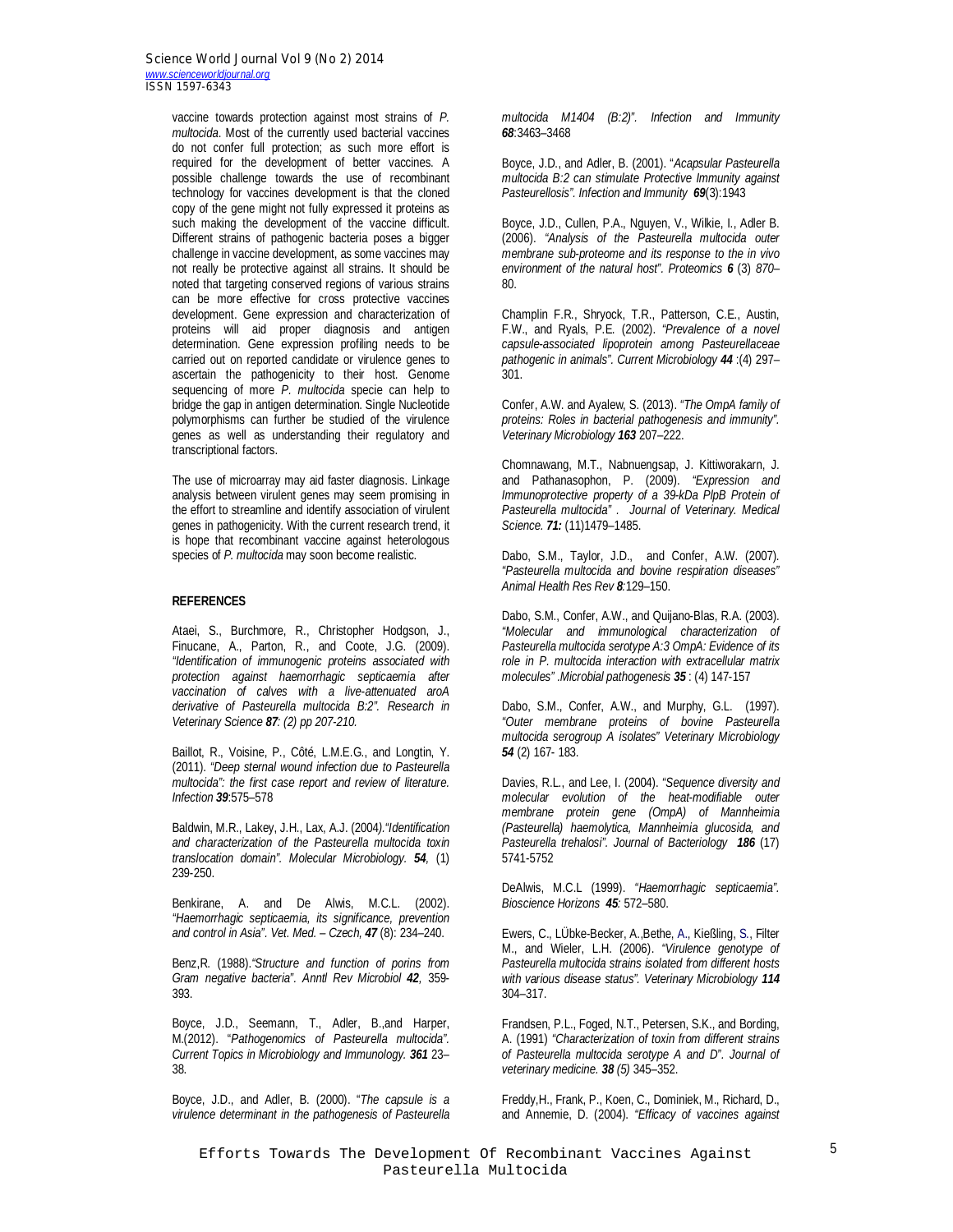*Science World Journal Vol 9 (No 2) 2014 www.scienceworldjournal.org ISSN 1597-6343*

> *bacterial diseases in swine": what can we expect? Veterinary Microbiology 100:*255–268

> Gong, Q., Qu, N., Niu, M., Qin, C., Cheng, M., Sun, X. and Zhang, A. (2013). *"Immune responses and protective efficacy of a novel DNA vaccine encoding outer membrane protein of avian Pasteurella multocida" Veterinary Immunology and Immunopathology 152* 317– 324.

> Guzmán-Brambila, C., Quintero-Fabián, S., González-Castillo, C., de Obeso-Fernández del Valle, A.,Flores-Samaniego, B., de la Mora, G., Rojas-Mayorquín, A.E., and Ortuño-Sahagún, D. (2012). "*LKTA and PlpE small fragments fusion protein protect against Mannheimia haemolytica challenge". Research in Veterinary Science 93* 1293–1300.

> Haji Hajikolaei, M.R., Ghorbanpour, M., Seyfi-Abadshapouri, M.R., Rasooli, A.MoazeniJula,G.R.,andEbrahimkhani, D. (2008). "*Study on the Prevalence of Pasteurella multocida carriers in slaughtered cattle and relationship with their immunity status at Ahvaz abattoir" Journal of Veterinary Research. 63* (2) pp25-29.

> Harper, M., Boyce J.D, Adler B. (2006). *"Pasteurella multocida pathogenesis" 125 years after Pateur. FEMS Microbiology.. 265*:1-10.

> Hatfaludi, T., Al-Hasani, K., Boyce, J.D., and Adler, B. (2010). *"Outer membrane proteins of Pasteurella multocida". Veterinary Microbiology. 144:*1–17

> Huan, Y.Y., Kamal, G., Wan, F.W., Mohamad, N., Mat, I.C., Zunita, Z., and Abdul Rahman O.(2013). *"Draft Genome Sequence of Pasteurella multocida subsp. Multocida Strain PMTB, Isolated from a Buffalo". Genome Announcements genomea.asm.org 1* (5) 872-885.

> Hussaini,J., Nazmul, M.H.M., Abdullah, M.A., and Ismail, S. (2011). *"Recombinant clone ABA392 protects laboratory animals from Pasteurella multocida serotype B". African Journal Microbiology Research 5:*2596–2599.

> Hussaini, J., Abdullahi, M.A., and Ismail, S. (2012). *"Expression and immunogenicity determination of recombinant clone of pasteurella multocida serotype b against Haemorrhagic septicaemia: Towards a vaccine development". Journal of Animal and veterinary advances 11* (3): 351-356.

> Johnson, R. B., Dawkins, H. J., Spencer, T. L., Saharee, A. A., Bahaman, A.R., Ramdani, and Patten, B. E.(1989). *"Evaluation of bovine antibody responses to Haemorrhagic septicaemia vaccine". Research in Veterinary Science, 47*(2) 277-279.

> Johnson, T.J., Abrahante, J.E., Hunter, S.S. Hauglund, M., Tatum, F.M., Maheshwaran, S.K. and Briggs, R.E.(2013). "*Comparative genome analysis of an avirulent and two virulent strains of avian Pasteurella multocida reveals candidate genes involved in fitness and Pathogenicity". BMC Microbiology 13* (1)

> Ireland, L., Adler, B., and Milner, A. R. (1991). *Proteins and antigens of Pasteurella multocida serotype 1 from*

*fowl cholera. Vet. Microbiol. 27:*175–185.

Kim, T.J., Lee, J.I., and Lee, B.J. (2006). *"Development of a toxA Gene Knock-out Mutant of Pasteurella multocida and evaluation of its protective effects". Journal of Microbiology 44* (3) 320-326.

Kuhnert,P., and Korczak, B.M. (2006). *"Prediction of whole-genome DNA-DNA similarity, determination of G + C content and phylogenetic analysis within the family Pasteurellaceae by multilocus sequence analysis (MLSA)". Microbiology 152:* 2537–2548.

Kumar, A.A., Shivachandra, S.B., Biswas, A., Singh, V.P., Singh, V.P. and Srivastava, S.K.(2004*). "Prevalent serotypes of Pasteurella multocida isolated from different animal and avian species in India". Veterinary Research Communications. 28*(8) 657-667

Lee, M.D.E., Wooley, R., Brown, J. and Glisson, J.R. (1991). *"A survey of potential virulence markers from avian strains of pasteurella multocida". Veterinary Microbiology. 26* (3) 213-225.

Liu, W., Yang, M., Xu, Z., Zheng, H., Liang, W., Zhou, R., Wu, B. and Chen, H. (2012). *"Complete genome sequence of Pasteurella multocida HN06, a toxigenic strain of serogroup D". Journal of Bacteriology. 194* (12) 3292-3293.

May,B.J., Zhang,Q., Li, L.L., Paustian, M.L., Whittam, T.S., and Kapur, V. .(2001*). "Complete genomic sequence of Pasteurella multocida, Pm70" Proceedings of the National Academy of Sciences USA, 98* (6), pp.3460–3465.

Meredith, L., Hunta, B., Adlera, K., and Townsend, M. (2000). "*The molecular biology of Pasteurella multocida". Veterinary Microbiology 72* pp3-25.

Michael, G.B., Kadlec, K., Sweeney, M.T., Brzuszkiewicz, E., Liesegang, H., Daniel, R., Murray, R.W., Watts, J.L., and Schwarz, S. (2012) *"ICEPmu1, an integrative conjugative element (ICE) of Pasteurella multocida: structure and transfer". Journal of Antimicrobial Chemotherapy 67 pp91–100.*

Moiser, D.A., Simons, K.R., Chengapappa, M.M., and Confer, A.W. (1994). "*Antigenic composition of Pasteurella haemolytica serotype-1 supernatants from supplemented and non-supplemented media". American Journal Vet Res 55:*348–52.

Morton, R. J., Rene Simons, K. and Confer, A. W. (1996). *"Major outer membrane proteins of Pasteurella haemolytica serovars 1-15: Comparison of separation techniques and surface-exposed proteins on selected serovars". Veterinary Microbiology 51*: 319-330.

Nsofor, M.N., Ryals, P.E., and Champlin, F.R. (2006). *"Subcellular distribution of Plp-40, a lipoprotein in a serotype A strain of Pasteurella multocida". Biochimica et*